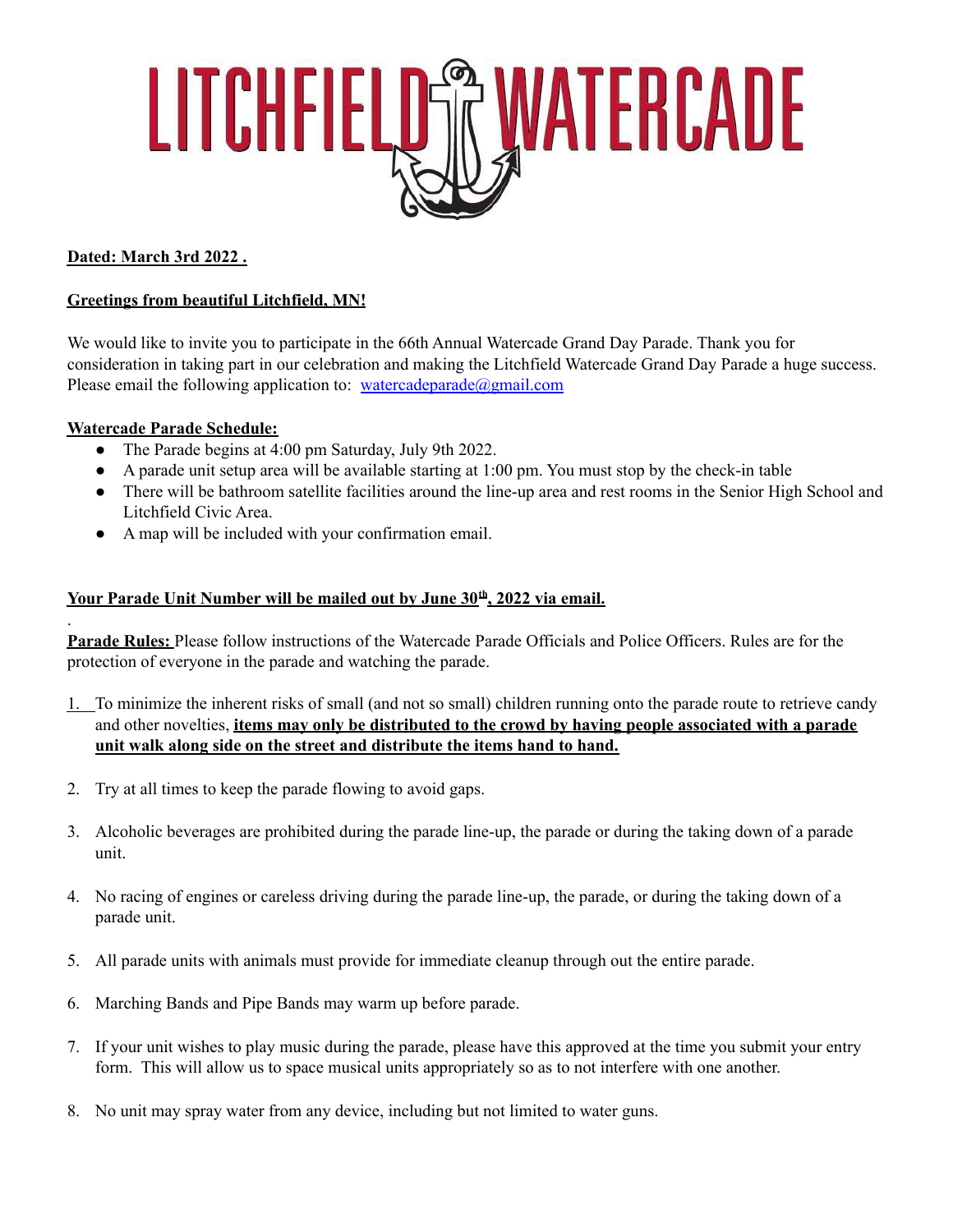9. **Riders on Units or Equipment.** Absolutely no riders on units or equipment not designed for such use (tractor fenders, running boards, etc).

#### **PARADE ENTRY INFORMATION**

#### **\*Litchfield Watercade Inc is not liable for any injuries associated with entering or participation in the** Watercade Grand Day Parade. All entries in the Parade are participating at their own risk. By completing and **returning this entry form you are assuming all liability for your group's participants.**

**Cost of Entry:**

| Businesses or Politicians-                     | \$100.00 per unit if entry is received prior to June $1st$ , 2022<br>\$150.00 per unit if received after June $2nd$ , 2022 |
|------------------------------------------------|----------------------------------------------------------------------------------------------------------------------------|
| Non-profit Organizations and Visiting Royalty- | \$00 per unit if entry is received prior to June $1st$ , 2022                                                              |

#### **No entries will be accepted after July 1st, 2022.**

## If your unit is a paid unit and requires a payment from Watercade, please include current costs. While **we would love to have as many units as possible, budget constraints limit this possibility. Watercade will contact you to confirm our ability to accommodate your unit.**

After completing this form, email to: [watercadeparade@gmail.com](mailto:watercadeparade@gmail.com) or send along with the applicable entry fee payable to:

**Litchfield Watercade Inc. Attn: Parade Committee PO Box 217 Litchfield, MN 55355.**

**\*\*\*\***Please complete and submit a unique entry form for each unit you wish to enter.

Contacts: Chairman - Jennifer Bengtson 320-221-1264 Email: [watercadeparade@gmail.com](mailto:watercadeparade@gmail.com)